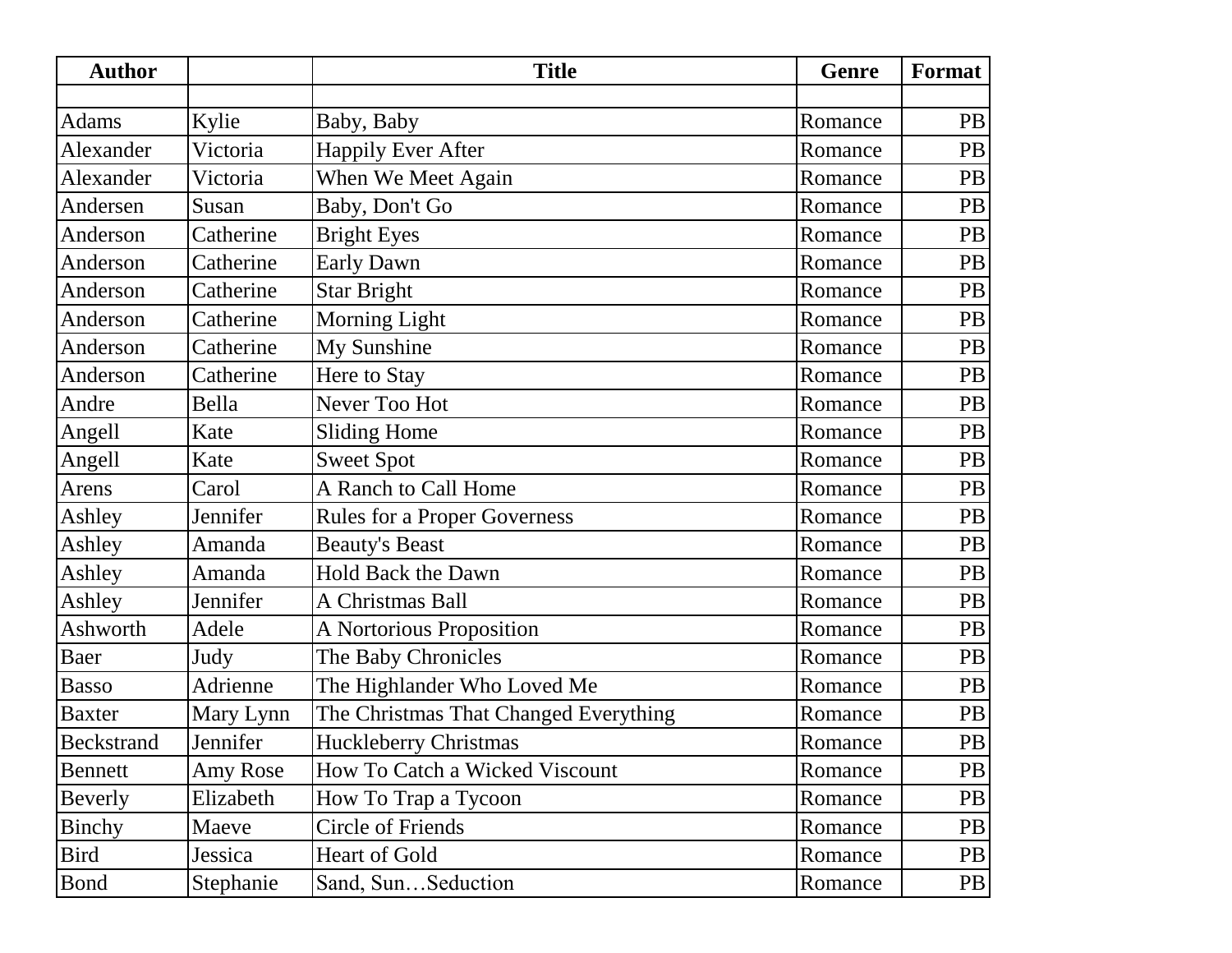| Bourne           | Joanna    | The Black Hawk                   | Romance | PB        |
|------------------|-----------|----------------------------------|---------|-----------|
| <b>Bourne</b>    | Phyllis   | <b>Operation Prince Charming</b> | Romance | PB        |
| Bowen            | Kelly     | Last Night with the Earl         | Romance | PB        |
| Bowen            | Kelly     | A Rogue By Night                 | Romance | PB        |
| <b>Bowman</b>    | Valerie   | No Other Duke But You            | Romance | PB        |
| <b>Boyle</b>     | Elizabeth | Mad About the Duke               | Romance | PB        |
| <b>Bradley</b>   | Celeste   | Devil In My Bed                  | Romance | PB        |
| <b>Britton</b>   | Pamela    | To the Limit                     | Romance | PB        |
| <b>Brockmann</b> | Suzanne   | The Defiant Hero                 | Romance | PB        |
| <b>Brown</b>     | Sandra    | Demon Rumm                       | Romance | PB        |
| <b>Brown</b>     | Sandra    | <b>Low Pressure</b>              | Romance | PB        |
| <b>Brown</b>     | Sandra    | Slow Heat in Heaven              | Romance | PB        |
| <b>Brown</b>     | Sandra    | <b>Where There's Smoke</b>       | Romance | PB        |
| <b>Brown</b>     | Sandra    | Unspeakable                      | Romance | PB        |
| <b>Brown</b>     | Sandra    | A Treasure Worth Seeking         | Romance | PB        |
| <b>Brown</b>     | Sandra    | <b>Sweet Anger</b>               | Romance | PB        |
| <b>Brown</b>     | Sandra    | <b>Seduction by Design</b>       | Romance | PB        |
| <b>Brown</b>     | Sandra    | <b>Texas Sage</b>                | Romance | PB        |
| <b>Bryan</b>     | Emily     | <b>Stroke of Genius</b>          | Romance | PB        |
| <b>Burrowes</b>  | Grace     | The Heir                         | Romance | PB        |
| Carlyle          | Liz       | The Devil You Know               | Romance | PB        |
| Carlyle          | Christy   | <b>Anything But a Duke</b>       | Romance | PB        |
| Carr             | Robyn     | The Promise                      | Romance | PB        |
| Carr             | Robyn     | The Wanderer                     | Romance | PB        |
| Carr             | Robyn     | The Chance                       | Romance | PB        |
| Carr             | Robyn     | The Homecoming                   | Romance | PB        |
| Carr             | Robyn     | The Newcomer                     | Romance | PB        |
| Carr             | Robyn     | <b>Temptation Ridge</b>          | Romance | <b>PB</b> |
| Carr             | Robyn     | Virgin River                     | Romance | PB        |
| Castle           | Jayne     | After Glow                       | Romance | PB        |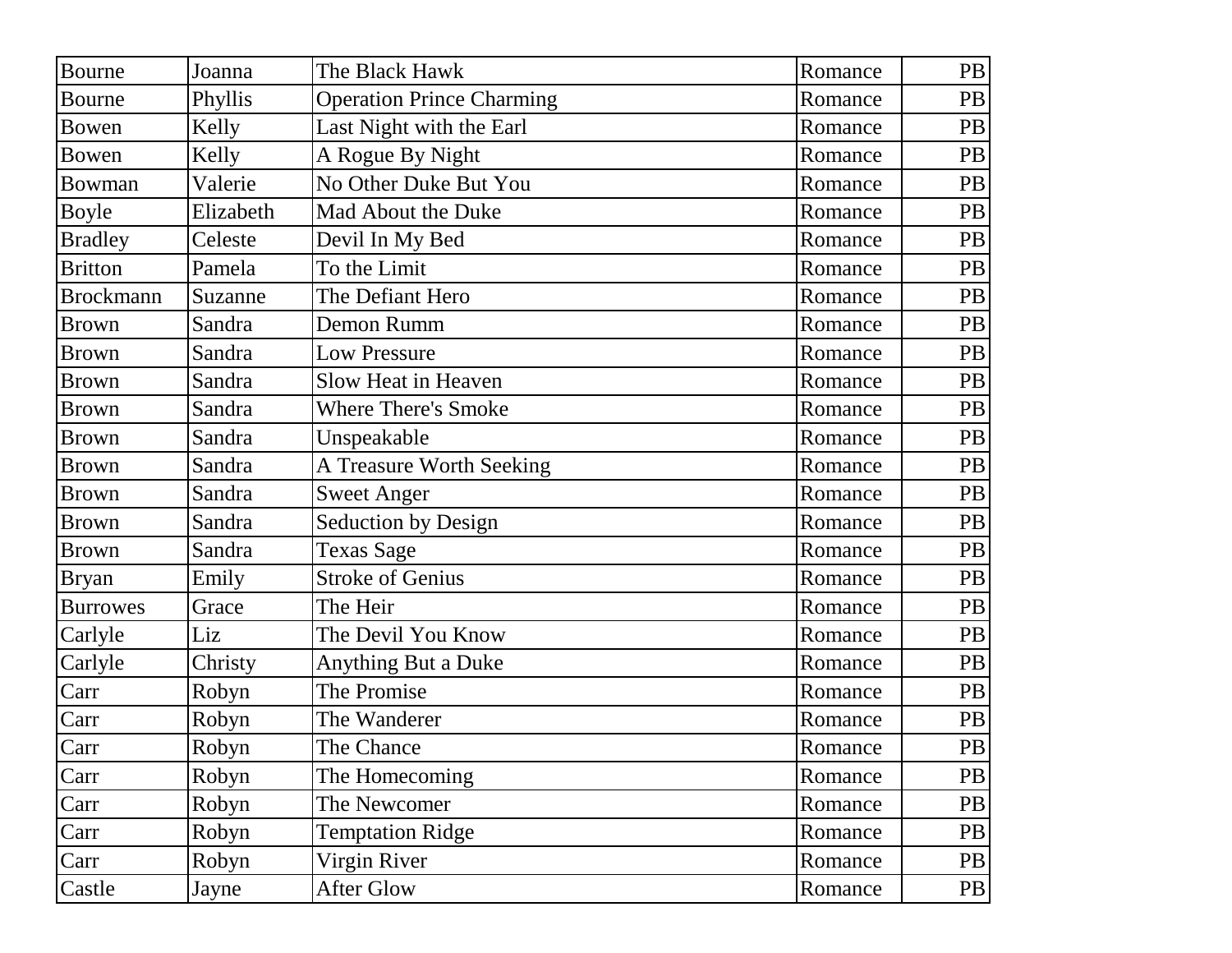| Cates       | Kimberly           | <b>Picket Fence</b>           | Romance        | PB        |
|-------------|--------------------|-------------------------------|----------------|-----------|
| Cates       | Kimberly           | Lily Fair                     | Romance        | <b>PB</b> |
| Chapman     | Janet              | Tempting the Highlander       | Romance        | PB        |
| Ciotta      | Beth               | Out of Eden                   | Romance        | PB        |
| Civil-Brown | Sue                | Hurricane Hannah              | Romance        | PB        |
| Coben       | Harlan             | Deal Breaker                  | <b>FICTION</b> | PB        |
| Cole        | Alyssa             | A Duke by Default             | Romance        | PB        |
| Cornick     | Nicola             | The Undoing of a Lady         | Romance        | PB        |
| Cornwall    | Lecia              | The Secret Life of Lady Julia | Romance        | PB        |
| Coulter     | Catherine          | The Sherbrooke Twins          | Romance        | PB        |
| Coulter     | Catherine          | Calypso Magic                 | Romance        | PB        |
| Coulter     | Catherine          | Midsummer Magic               | Romance        | PB        |
| Coulter     | Catherine          | The Heiress Bride             | Romance        | PB        |
| Coulter     | Catherine          | The Hellion Bride             | Romance        | <b>PB</b> |
| Craft       | Melanie            | Man Trouble                   | Romance        | PB        |
| Craig       | Christie           | Texas Hold'em                 | Romance        | PB        |
| Dahl        | Victoria           | <b>Bad Boys Do</b>            | Romance        | PB        |
| Dahl        | Victoria           | Good Girls Don't              | Romance        | PB        |
| Dare        | Tessa              | The Wallflower Wager          | Romance        | PB        |
| Davidson    | <b>Mary Janice</b> | Swimming Without a Net        | Romance        | PB        |
| Dawson      | Geralyn            | <b>Always Look Twice</b>      | Romance        | PB        |
| DeLacroix   | Claire             | The Heiress                   | Romance        | PB        |
| DeLacroix   | Claire             | The Princess                  | Romance        | PB        |
| DeLacroix   | Claire             | The Damsel                    | Romance        | PB        |
| DeLaine     | Alison             | A Gentleman 'Til Midnight     | Romance        | PB        |
| DeLaine     | Alison             | A Promise by Daylight         | Romance        | PB        |
| Denison     | Janelle            | Into the Night                | Romance        | PB        |
| Dodd        | Christina          | <b>Rules of Attraction</b>    | Romance        | <b>PB</b> |
| Dodd        | Christina          | Tongue in Chic                | Romance        | <b>PB</b> |
| Dodd        | Christina          | The Prince Kidnaps a Bride    | Romance        | PB        |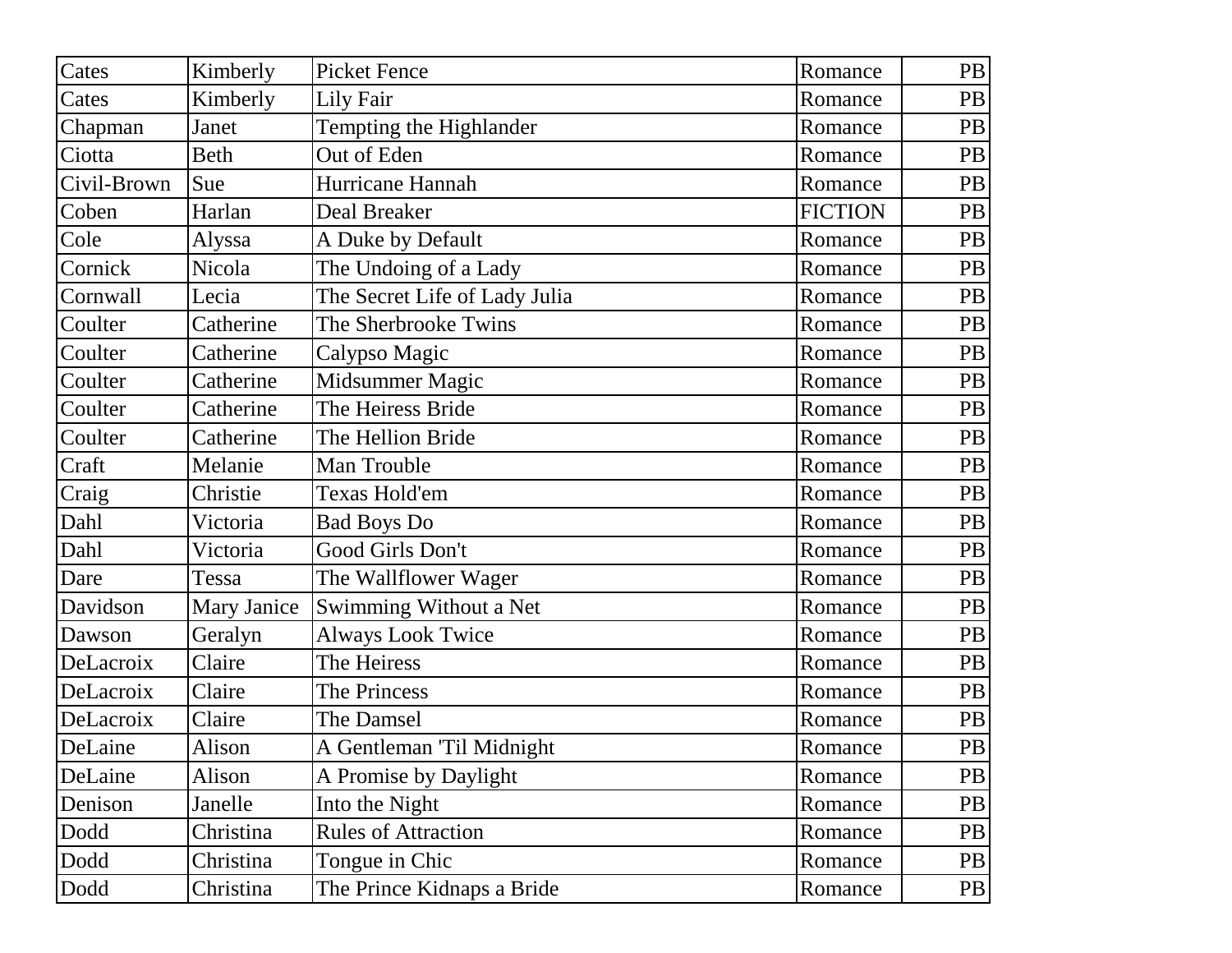| Donovan      | Susan     | Knock Me Off My Feet                      | Romance | <b>PB</b> |
|--------------|-----------|-------------------------------------------|---------|-----------|
| Duran        | Meredith  | A Lady's Lesson in Scandal                | Romance | <b>PB</b> |
| Eason        | Lynette   | <b>Holiday Hideout</b>                    | Romance | <b>PB</b> |
| Edwards      | Cassie    | Savage Intrigue                           | Romance | <b>PB</b> |
| Edwards      | Cassie    | <b>Savage Flames</b>                      | Romance | <b>PB</b> |
| Edwards      | Louisa    | <b>Edwards</b>                            | Romance | <b>PB</b> |
| Edwards      | Louisa    | <b>Just One Taste</b>                     | Romance | PB        |
| Elliott      | Elizabeth | The Princess                              | Romance | <b>PB</b> |
| Enochj       | Suzanne   | Don't Look Down                           | Romance | PB        |
| Enochj       | Suzanne   | Always a Scoundrel                        | Romance | <b>PB</b> |
| Evanovich    | Janet     | Hero at Large                             | Romance | PB        |
| Evanovich    | Janet     | The Grand Finale                          | Romance | <b>PB</b> |
| Evanovich    | Janet     | <b>Naughty Neighbor</b>                   | Romance | PB        |
| Evanovich    | Janet     | Manhunt                                   | Romance | <b>PB</b> |
| Evanovich    | Janet     | <b>Hot Stuff</b>                          | Romance | PB        |
| Evanovich    | Janet     | Two for the Road and Full Tilt Full Speed | Romance | <b>PB</b> |
| Feather      | Janet     | <b>Bachelor List</b>                      | Romance | PB        |
| Feather      | Jane      | Almost a Lady                             | Romance | <b>PB</b> |
| Feather      | Jane      | An Unsuitable Bride                       | Romance | <b>PB</b> |
| Feather      | Jane      | A Wedding Wager                           | Romance | <b>PB</b> |
| Feather      | Jane      | Rushed to the Alter                       | Romance | <b>PB</b> |
| Feather      | Jane      | The Bride Hunt                            | Romance | <b>PB</b> |
| Feather      | Jane      | Trapped at the Altar                      | Romance | <b>PB</b> |
| Featherstone | Charlotte | Seduction & Scandal                       | Romance | <b>PB</b> |
| Feehan       | Christine | <b>Conspiracy Game</b>                    | Romance | PB        |
| Force        | Marie     | Deceived by Desire                        | Romance | <b>PB</b> |
| Foster       | Lori      | Bare It All                               | Romance | PB        |
| Foster       | Lori      | No Limits                                 | Romance | PB        |
| Foster       | Lori      | Murphy's Law                              | Romance | PB        |
| Fox          | Roz Denny | Hot Chocolate on a Cold Day               | Romance | PB        |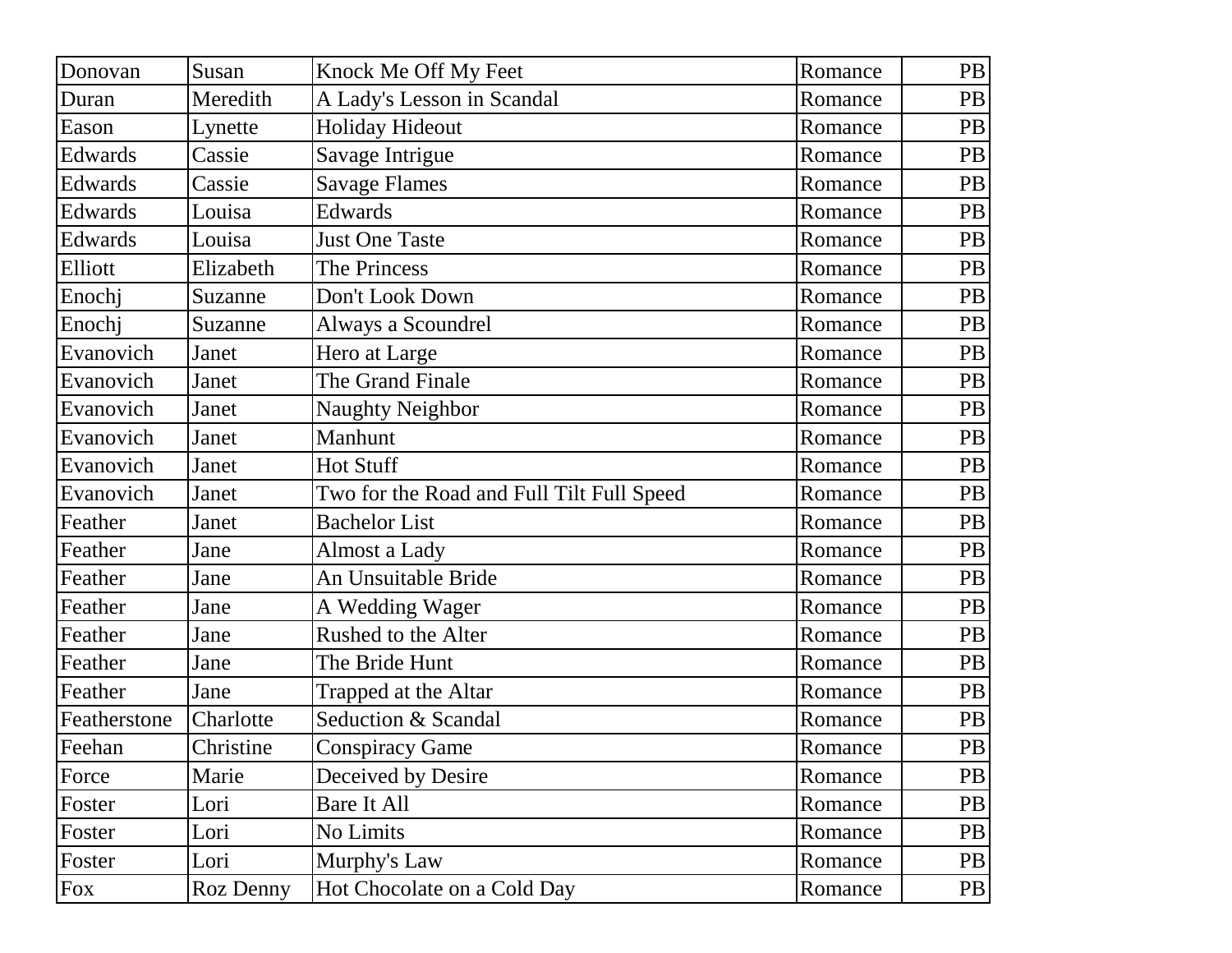| Fox        | Elaine          | <b>Beware of Doug</b>          | Romance | PB        |
|------------|-----------------|--------------------------------|---------|-----------|
| <b>Fox</b> | Elaine          | <b>Bedtime for Bonsai</b>      | Romance | <b>PB</b> |
| Frampton   | Megan           | Never a Bride                  | Romance | <b>PB</b> |
| Freethy    | <b>Barbara</b>  | <b>Suddenly One Summer</b>     | Romance | <b>PB</b> |
| Garlock    | Dorothy         | With Hope                      | Romance | <b>PB</b> |
| Garlock    | Dorothy         | Promisegivers                  | Romance | <b>PB</b> |
| Garwood    | Julie           | Come the Spring                | Romance | <b>PB</b> |
| Gentry     | Georgina        | Diablo                         | Romance | <b>PB</b> |
| Gibson     | Rachel          | Not Another Bad Date           | Romance | <b>PB</b> |
| Gracie     | Anne            | The Winter Bride               | Romance | <b>PB</b> |
| Gracie     | Anne            | To Catch a Bride               | Romance | PB        |
| Gracie     | Anne            | The Spring Bride               | Romance | <b>PB</b> |
| Graves     | Jane            | Heartstrings and Diamond Rings | Romance | PB        |
| Gray       | Ginna           | The Prodigal Daughter          | Romance | <b>PB</b> |
| Grey       | Amelia          | A Gentleman Never Tells        | Romance | PB        |
| Grey       | Amelia          | Last Night with the Duke       | Romance | <b>PB</b> |
| Griffin    | Laura           | Deep Dark                      | Romance | PB        |
| Guhrke     | Laura Lee       | No Mistress of Mine            | Romance | <b>PB</b> |
| Guhrke     | Laura Lee       | Scandal of the Year            | Romance | PB        |
| Hale       | Gena            | Paradise Island                | Romance | <b>PB</b> |
| Harper     | Julia           | For the Love of Pete           | Romance | <b>PB</b> |
| Hart       | Jillian         | <b>Heart and Soul</b>          | Romance | <b>PB</b> |
| Hawkins    | Karen           | One Night in Scotland          | Romance | <b>PB</b> |
| Hawkins    | Karen           | How to Treat a Lady            | Romance | PB        |
| Hern       | Candice         | In the Thrill of the Night     | Romance | PB        |
| Hill       | Sandra          | Viking in Love                 | Romance | PB        |
| Holm       | <b>Stef Ann</b> | Pink Moon                      | Romance | PB        |
| Holt       | Cheryl          | <b>Dreams of Desire</b>        | Romance | PB        |
| Howard     | Linda           | A Mother's Touch               | Romance | PB        |
| Howell     | Hannah          | My Lady Captor                 | Romance | PB        |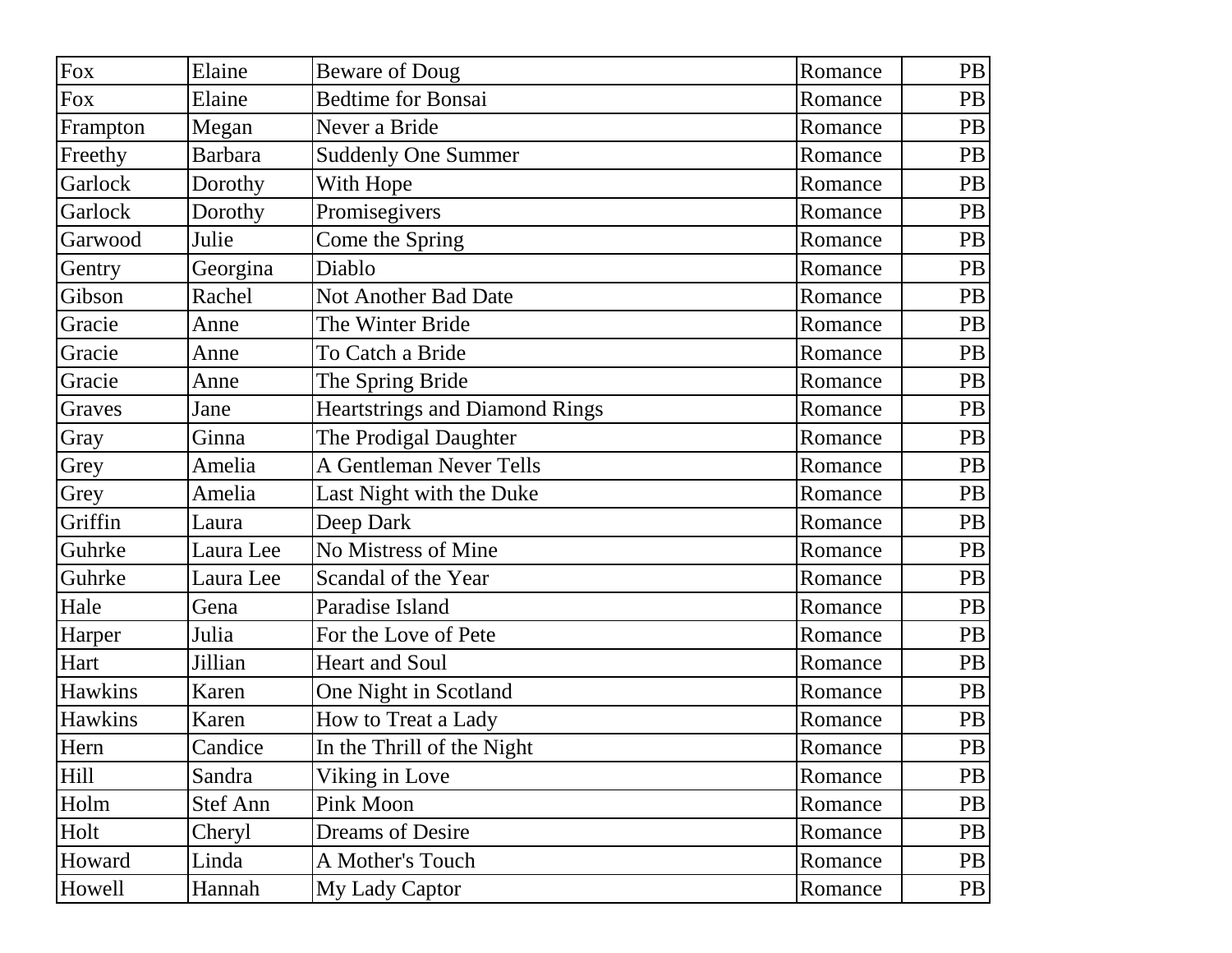| Hubbard         | Charlotte  | Winter of Wishes                       | Romance | PB        |
|-----------------|------------|----------------------------------------|---------|-----------|
| Hunter          | Madeline   | Provocative in Pearls                  | Romance | <b>PB</b> |
| Hunter          | Madeline   | Dangerous in Diamonds                  | Romance | <b>PB</b> |
| James           | Eloisa     | A Duke of Her Own                      | Romance | <b>PB</b> |
| <b>Jeffries</b> | Sabrina    | How to Woo a Reluctant Lady            | Romance | PB        |
| Johnson         | Alissa     | Nearly a Lady                          | Romance | <b>PB</b> |
| Johnson         | Sophia     | Midnight's Bride                       | Romance | PB        |
| Johnston        | Joan       | Sinful                                 | Romance | PB        |
| Jordan          | Nicole     | <b>Wicked Fantasy</b>                  | Romance | PB        |
| Karon           | Jan        | A Light in the Window                  | Romance | PB        |
| Kennedy         | Jeffe      | The Orchid Throne                      | Romance | PB        |
| Kenyon          | Sherrilyn  | <b>Deadly Promises</b>                 | Romance | PB        |
| Krantz          | Judith     | <b>Princess Daisy</b>                  | Romance | PB        |
| Lackey          | Mercedes   | The Bartered Brides                    | Romance | PB        |
| Laurens         | Stephanie  | The Truth About Love                   | Romance | PB        |
| Laurens         | Stephanie  | The Designs of Lord Randolph Cavanaugh | Romance | <b>PB</b> |
| Laurens         | Stephanie  | The Lady's Command                     | Romance | PB        |
| Laurens         | Stephanie  | A Lady of His Own                      | Romance | <b>PB</b> |
| Laurens         | Stephanie  | The Edge of Desire                     | Romance | <b>PB</b> |
| Laurens         | Stephanie  | A Match for Marcus Cynster             | Romance | <b>PB</b> |
| Laurens         | Stephanie  | The Lady Chosen                        | Romance | <b>PB</b> |
| Layton          | Edith      | A Bride for His Convenience            | Romance | <b>PB</b> |
| Lerner          | Rose       | In For a Penny                         | Romance | <b>PB</b> |
| Levine          | Elaine     | Leah and the Bounty Hunter             | Romance | PB        |
| Linden          | Caroline   | When the Marquess Was Mine             | Romance | PB        |
| Lindsey         | Johanna    | Love Me Forever                        | Romance | PB        |
| Linz            | Cathie     | <b>Smart Girls Think Twice</b>         | Romance | PB        |
| Linz            | Cathie     | Luck Be a Lady                         | Romance | PB        |
| London          | Julia      | <b>Highlander Unbound</b>              | Romance | <b>PB</b> |
| Long            | Julie Anne | Since the Surrender                    | Romance | PB        |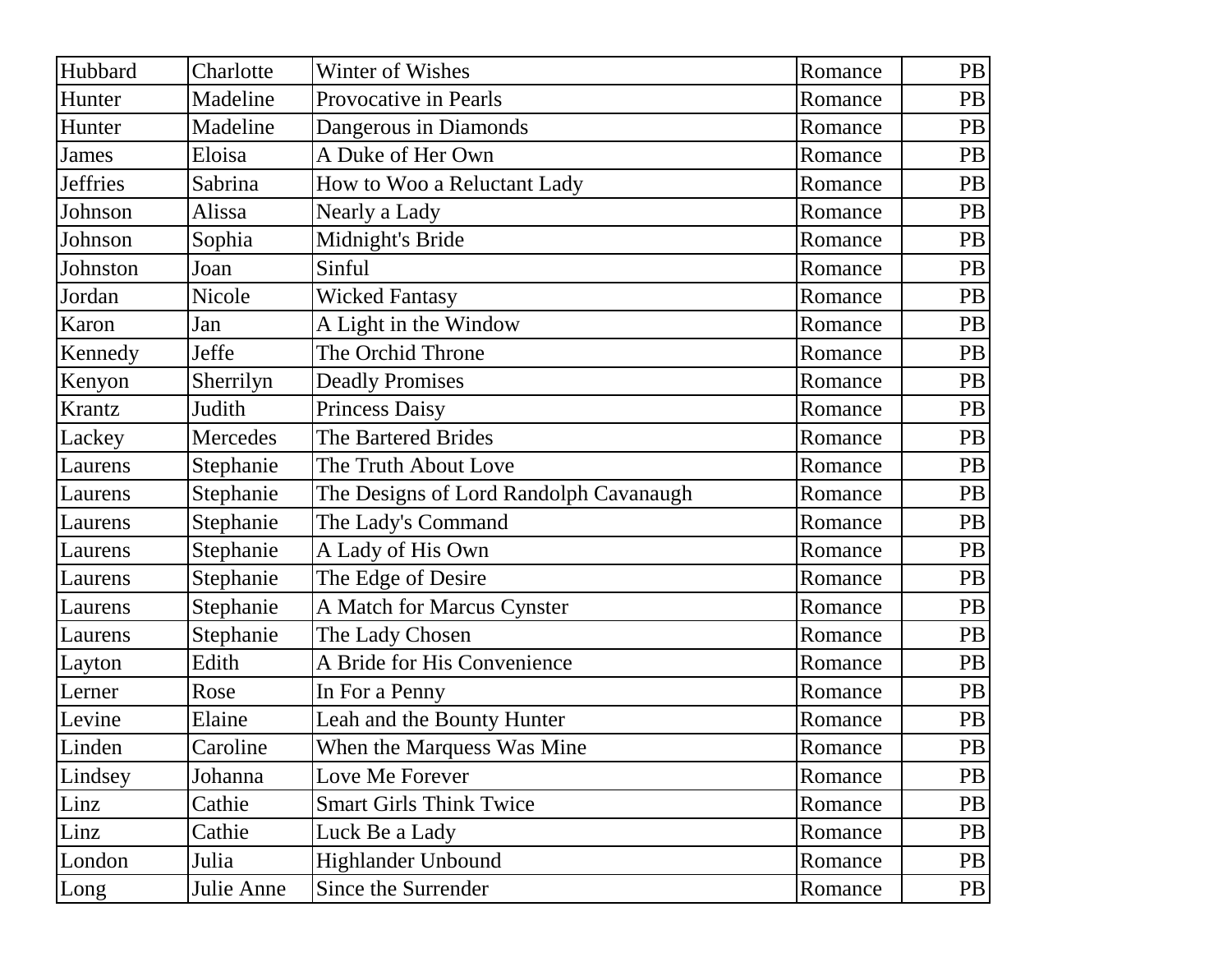| Lorret     | Vivienne | How to Forget a Duke                           | Romance | <b>PB</b> |
|------------|----------|------------------------------------------------|---------|-----------|
| MacAlister | Katie    | Ain't Myth-Behaving                            | Romance | <b>PB</b> |
| MacGregor  | Janna    | <b>Rogue Most Wanted</b>                       | Romance | <b>PB</b> |
| MacLean    | Sarah    | Never Judge a Lady By Her Cover                | Romance | <b>PB</b> |
| MacLean    | Sarah    | Eleven Scandals to Start to Win a Duke's Heart | Romance | <b>PB</b> |
| MacLean    | Julianne | The Prince's Bride                             | Romance | <b>PB</b> |
| Macomber   | Debbie   | <b>Be My Valentine</b>                         | Romance | PB        |
| Macomber   | Debbie   | <b>A Country Christmas</b>                     | Romance | <b>PB</b> |
| Macomber   | Debbie   | <b>Morning Comes Softly</b>                    | Romance | PB        |
| Macomber   | Debbie   | 92 Pacific Boulevard                           | Romance | <b>PB</b> |
| Macomber   | Debbie   | 8 Sandpiper Way                                | Romance | PB        |
| MacPherson | Suzanne  | Switched, Bothered and Bewildered              | Romance | <b>PB</b> |
| Major      | Ann      | The Hot Ladies Murder Club                     | Romance | <b>PB</b> |
| Marillier  | Juliet   | Den of Wolves                                  | Romance | <b>PB</b> |
| Markham    | Wendy    | <b>Bride Needs Groom</b>                       | Romance | <b>PB</b> |
| Markham    | Wendy    | That's Amore                                   | Romance | <b>PB</b> |
| Martin     | Deirdre  | Fair Play                                      | Romance | <b>PB</b> |
| Martin     | Deirdre  | Straight Up                                    | Romance | <b>PB</b> |
| Martin     | Kat      | The Secret                                     | Romance | <b>PB</b> |
| Marvelle   | Delilah  | The Perfect Scandal                            | Romance | <b>PB</b> |
| Mason      | Connie   | A Touch So Wicked                              | Romance | <b>PB</b> |
| Maxwell    | Cathy    | The Duke That I Marry                          | Romance | <b>PB</b> |
| McCarty    | Monica   | <b>Highlander Unchained</b>                    | Romance | <b>PB</b> |
| McCarty    | Monica   | <b>Highland Warrior</b>                        | Romance | <b>PB</b> |
| McKenna    | Shannon  | <b>Extreme Danger</b>                          | Romance | PB        |
| Medeiros   | Teresa   | Some Like It Wicked                            | Romance | <b>PB</b> |
| Medeiros   | Teresa   | The Devil Wears Plaid                          | Romance | <b>PB</b> |
| Michaels   | Kasey    | The Return of the Prodigal                     | Romance | <b>PB</b> |
| Michaels   | Fern     | The Real Deal                                  | Romance | <b>PB</b> |
| Michaels   | Kasey    | A Scandalous Proposal                          | Romance | PB        |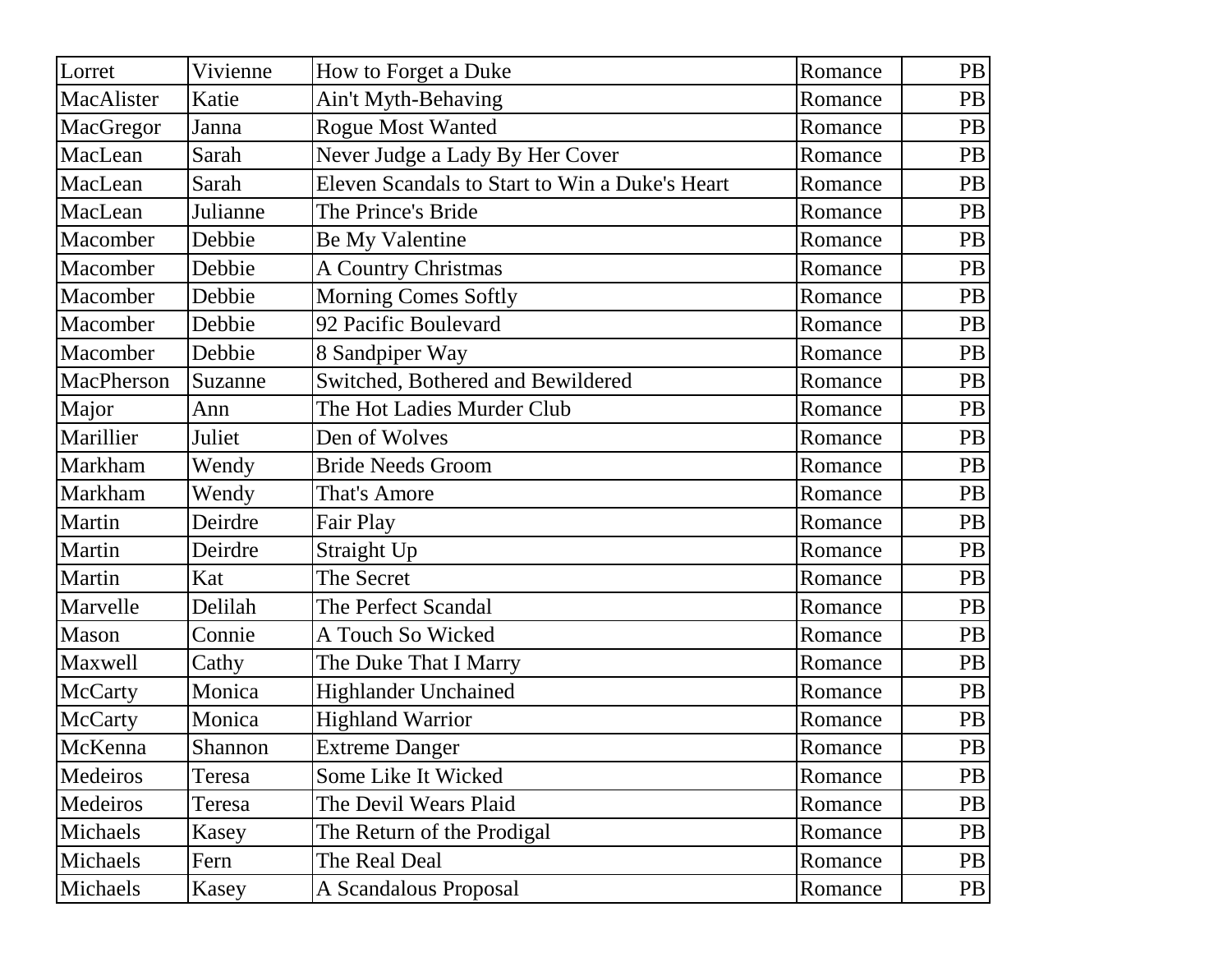| Michaels | Fern       | Payback                                 | Romance | PB        |
|----------|------------|-----------------------------------------|---------|-----------|
| Miller   | Renee Ann  | <b>Never Kiss a Notorious Marquess</b>  | Romance | PB        |
| Miller   | Linda Lael | Two Brothers: The Lawman/The Gunslinger | Romance | PB        |
| Miller   | Linda Lael | Jessica                                 | Romance | PB        |
| Miller   | Linda Lael | Miranda                                 | Romance | PB        |
| Miller   | Linda Lael | Savannah                                | Romance | PB        |
| Miller   | Linda Lael | The Marriage Pact                       | Romance | PB        |
| Miller   | Linda Lael | Arizona Heat                            | Romance | PB        |
| Miller   | Linda Lael | A Springwater Christmas                 | Romance | PB        |
| Miller   | Linda Lael | Here and Then                           | Romance | PB        |
| Miller   | Linda Lael | <b>McKettricks of Texas: Austin</b>     | Romance | PB        |
| Miller   | Linda Lael | <b>McKettricks of Texas: Tate</b>       | Romance | PB        |
| Miller   | Linda Lael | The Rustler                             | Romance | PB        |
| Monroe   | Mary Alice | The Book Club                           | Romance | PB        |
| Moore    | Laura      | Believe in Me                           | Romance | PB        |
| Moreland | Peggy      | <b>Tanner's Millions</b>                | Romance | PB        |
| Morgan   | Sarah      | <b>Suddenly Last Summer</b>             | Romance | PB        |
| Mortimer | Carole     | Taming the Last St. Claire              | Romance | PB        |
| Noble    | Kate       | <b>Follow My Lead</b>                   | Romance | PB        |
| Palmer   | Diana      | <b>Wyoming Winter</b>                   | Romance | PB        |
| Palmer   | Diane      | Long, Tall Texans: Donavan Emmett       | Romance | PB        |
| Palmer   | Diane      | <b>Wyoming Tough</b>                    | Romance | PB        |
| Palmer   | Diane      | Diamond in the Rough                    | Romance | PB        |
| Palmer   | Diane      | Iron Cowboy                             | Romance | PB        |
| Palmer   | Diane      | <b>Winter Roses</b>                     | Romance | PB        |
| Palmer   | Diane      | <b>Wyoming Fierce</b>                   | Romance | PB        |
| Palmer   | Diane      | <b>Wyoming Legend</b>                   | Romance | <b>PB</b> |
| Perry    | Marta      | <b>Restless Hearts</b>                  | Romance | PB        |
| Plumley  | Lisa       | Holiday Affair                          | Romance | PB        |
| Plumley  | Lisa       | <b>Together For Christmas</b>           | Romance | PB        |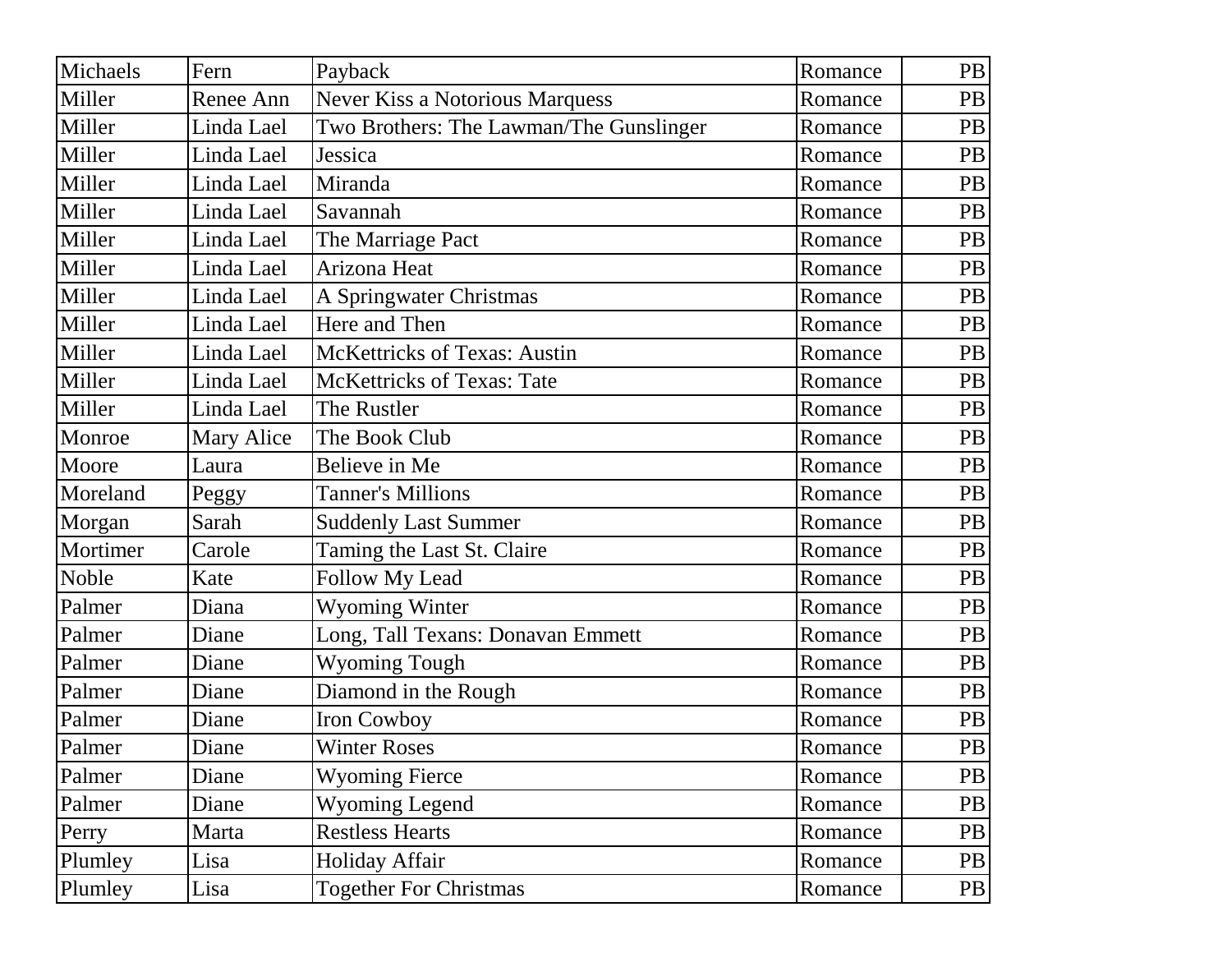| Plumley        | Lisa     | Home for the Holidays               | Romance | PB        |
|----------------|----------|-------------------------------------|---------|-----------|
| Putney         | Mary Jo  | <b>Nowhere Near Respectable</b>     | Romance | PB        |
| Putney         | Mary Jo  | Veils of Silk                       | Romance | PB        |
| Putney         | Mary Jo  | Once a Spy                          | Romance | <b>PB</b> |
| Quinn          | Paula    | Ravished by a Highlander            | Romance | PB        |
| Quinn          | Julia    | The Lady Most Likely                | Romance | PB        |
| Quinn          | Julia    | What Happens in London              | Romance | PB        |
| Reed           | Terri    | <b>Buried Mountain Secrets</b>      | Romance | PB        |
| Rice           | Patricia | The Devilish Montague               | Romance | PB        |
| Rice           | Luanne   | <b>Summer's Child</b>               | Romance | PB        |
| Rice           | Patricia | <b>Almost Perfect</b>               | Romance | PB        |
| Rice           | Patricia | Carolina Girl                       | Romance | PB        |
| Rice           | Patricia | McCloud's Woman                     | Romance | PB        |
| Roberts        | Nora     | Carnal Innocence                    | Romance | PB        |
| Roberts        | Nora     | <b>Hidden Riches</b>                | Romance | PB        |
| Roberts        | Nora     | Dangerous                           | Romance | PB        |
| <b>Roberts</b> | Nora     | The MacKade Brothers: Rafe&Jared    | Romance | PB        |
| Roberts        | Nora     | O'Hurley's Return                   | Romance | PB        |
| Roberts        | Nora     | Time and Again                      | Romance | PB        |
| Roberts        | Nora     | The MacGregor Brides                | Romance | PB        |
| Roberts        | Nora     | <b>Winner Takes All</b>             | Romance | PB        |
| Roberts        | Nora     | Waiting for Nick & Considering Kate | Romance | PB        |
| Roberts        | Nora     | <b>Red Lily</b>                     | Romance | PB        |
| Roberts        | Nora     | <b>Treasures</b>                    | Romance | PB        |
| Roberts        | Nora     | Sullivan's Woman                    | Romance | PB        |
| Roberts        | Nora     | The Gift                            | Romance | PB        |
| Roberts        | Nora     | <b>Sacred Sins</b>                  | Romance | PB        |
| Roberts        | Nora     | Time and Again                      | Romance | <b>PB</b> |
| Rock           | Joanne   | My Lady's Favor                     | Romance | <b>PB</b> |
| Rodale         | Maya     | Lady Claire Is All That             | Romance | PB        |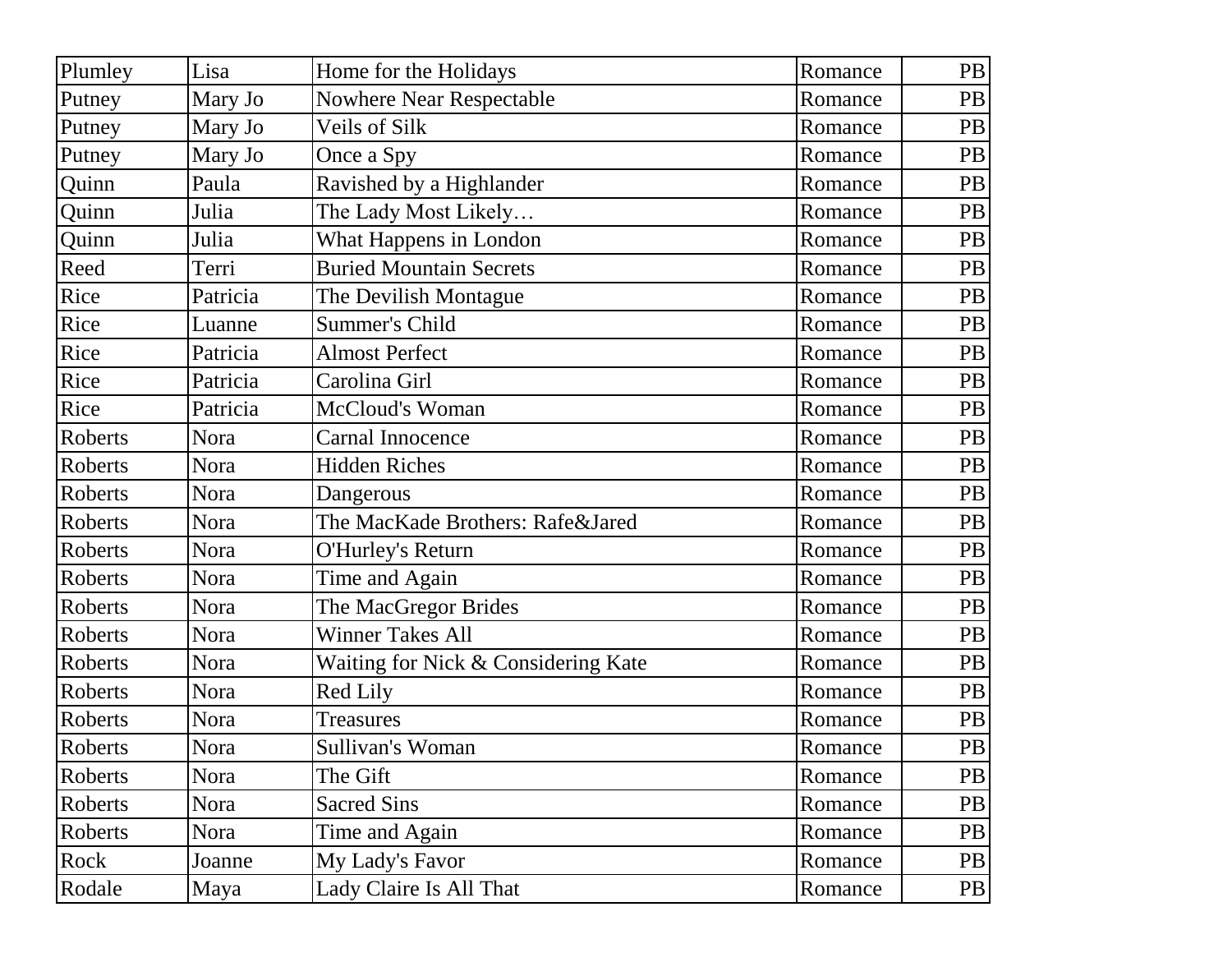| Rodale         | Maya    | Some Like it Scandalous | Romance | PB        |
|----------------|---------|-------------------------|---------|-----------|
| Ross           | JoAnn   | <b>River Road</b>       | Romance | PB        |
| Ross           | JoAnn   | Magnolia Moon           | Romance | PB        |
| Ross           | JoAnn   | Out of the Storm        | Romance | PB        |
| Ross           | JoAnn   | <b>Blue Bayou</b>       | Romance | PB        |
| Ross           | JoAnn   | <b>Castaway Cove</b>    | Romance | PB        |
| Russell        | Gerri   | Seducing the Knight     | Romance | PB        |
| Sands          | Lynsay  | <b>Lady Pirate</b>      | Romance | PB        |
| Scott          | Amanda  | <b>Highland Master</b>  | Romance | PB        |
| Scott          | Amanda  | <b>Border Wedding</b>   | Romance | PB        |
| Scott          | Amanda  | Tamed By a Laird        | Romance | PB        |
| Scott          | Amanda  | <b>Highland Hero</b>    | Romance | PB        |
| Shalvis        | Jill    | <b>Head Over Heels</b>  | Romance | PB        |
| Shalvis        | Jill    | The Sweetest Thing      | Romance | PB        |
| <b>Shalvis</b> | Jill    | Simply Irresistible     | Romance | PB        |
| Shalvis        | Jill    | Once in a Lifetime      | Romance | PB        |
| <b>Shalvis</b> | Jill    | He's So Fine            | Romance | PB        |
| <b>Shalvis</b> | Jill    | It Had to Be You        | Romance | PB        |
| <b>Shalvis</b> | Jill    | Forever and a Day       | Romance | PB        |
| Shalvis        | Jill    | At Last                 | Romance | <b>PB</b> |
| Shalvis        | Jill    | Lucky in Love           | Romance | PB        |
| <b>Shalvis</b> | Jill    | My Kind of Wonderful    | Romance | PB        |
| <b>Shalvis</b> | Jill    | Marrying Daisy Bellamy  | Romance | PB        |
| Shalvis        | Jill    | One in a Million        | Romance | PB        |
| Shay           | Kathryn | Promises to Keep        | Romance | PB        |
| Sorenson       | Jill    | <b>Badlands</b>         | Romance | PB        |
| <b>Stevens</b> | Gabi    | The Wish List           | Romance | PB        |
| Stone          | Jean    | Twice Upon a Wedding    | Romance | PB        |
| <b>Stuart</b>  | Anne    | <b>Breathless</b>       | Romance | PB        |
| Stuart         | Anne    | <b>Reckless</b>         | Romance | PB        |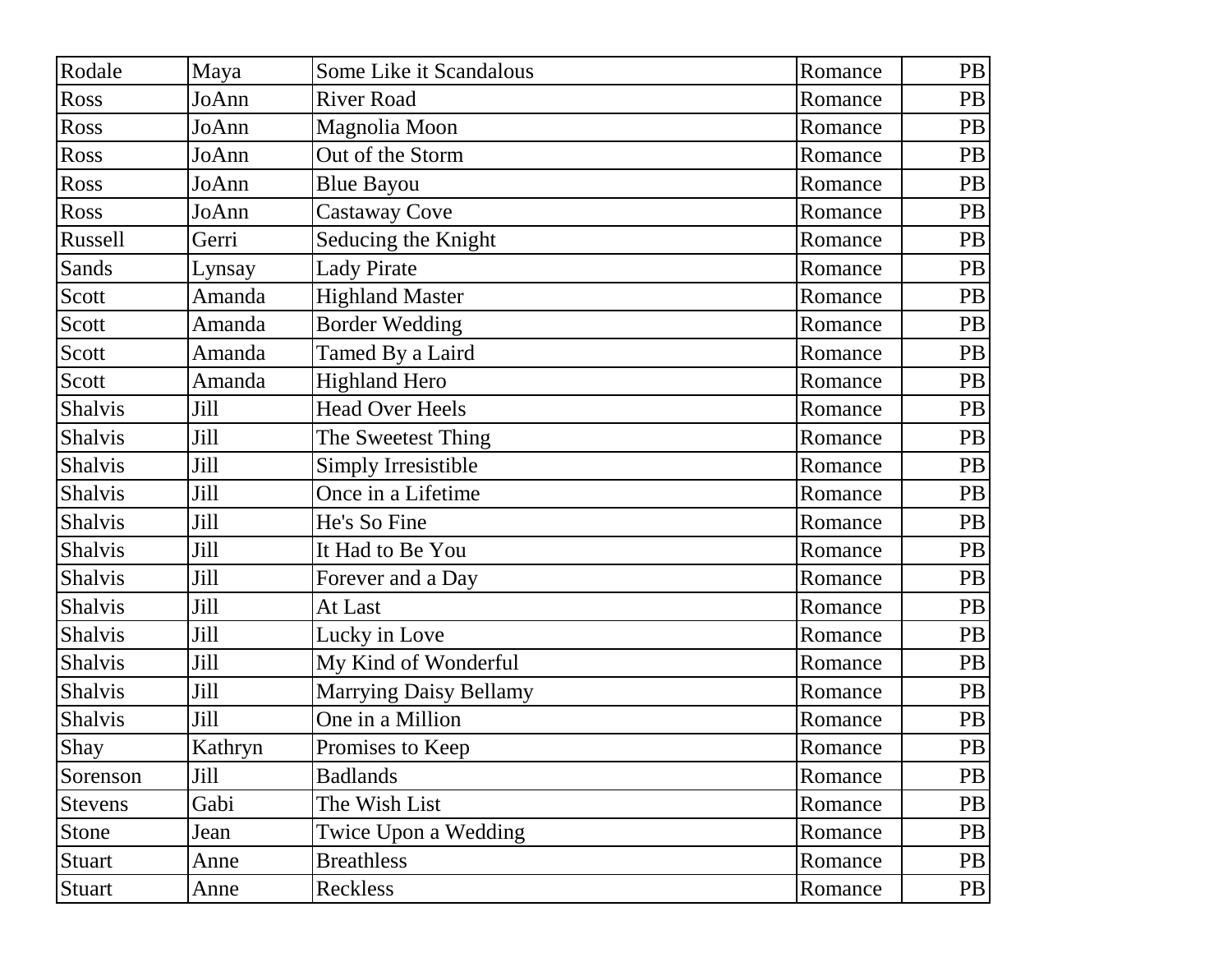| Susann       | Jacqueline        | Shadow of the Dolls          | Romance | PB        |
|--------------|-------------------|------------------------------|---------|-----------|
| Sutcliffe    | Katherine         | Obsession                    | Romance | PB        |
| Taylor       | Janelle           | Lakota Flower                | Romance | PB        |
| Thomas       | Jodi              | <b>Can't Stop Believing</b>  | Romance | PB        |
| Thomas       | Jodi              | <b>Betting the Rainbow</b>   | Romance | PB        |
| Thomas       | Jodi              | <b>Welcome to Harmony</b>    | Romance | <b>PB</b> |
| Thomas       | Jodi              | Texas Blue                   | Romance | PB        |
| Thompson     | Victoria          | City of Secrets              | Romance | PB        |
| Thompson     | Vicki Lewis       | The Nerd Who Loved Me        | Romance | PB        |
| Thompson     | Victoria          | <b>City of Lies</b>          | Romance | PB        |
| Thompson     | Vicki Lewis       | Nerd Gone Wild               | Romance | PB        |
| Upcher       | Caroline          | Within a Whisper             | Romance | PB        |
| Vanak        | Bonnie            | The Tiger & the Tomb         | Romance | PB        |
| Walker       | Jenness           | Double Take                  | Romance | PB        |
| Warren       | <b>Tracy Anne</b> | The Last Man on Earth        | Romance | PB        |
| <b>Wiggs</b> | Susan             | <b>Summer Brides</b>         | Romance | PB        |
| Wiggs        | Susan             | At the Queen's Summons       | Romance | PB        |
| Wiggs        | Susan             | <b>Summer at Willow Lake</b> | Romance | <b>PB</b> |
| Wiggs        | Susan             | The Summer Hideaway          | Romance | PB        |
| Wiggs        | Susan             | The Maiden's Hand            | Romance | PB        |
| Wiggs        | Susan             | The Winter Lodge             | Romance | PB        |
| Wiggs        | Susan             | Dockside                     | Romance | PB        |
| Wiggs        | Susan             | Snowfall at Willow Lake      | Romance | PB        |
| Wilde        | Lori              | The True Love Quilting Club  | Romance | PB        |
| Wilde        | Lori              | All of Me                    | Romance | PB        |
| Woods        | Sherryl           | Sea Glass Island             | Romance | PB        |
| Woods        | Sherryl           | <b>Sand Castle Bay</b>       | Romance | PB        |
| Woods        | Sherryl           | <b>Wind Chime Point</b>      | Romance | <b>PB</b> |
| Woods        | Sherryl           | Seaview Inn                  | Romance | PB        |
| Woods        | Sherryl           | Home in Carolina             | Romance | PB        |